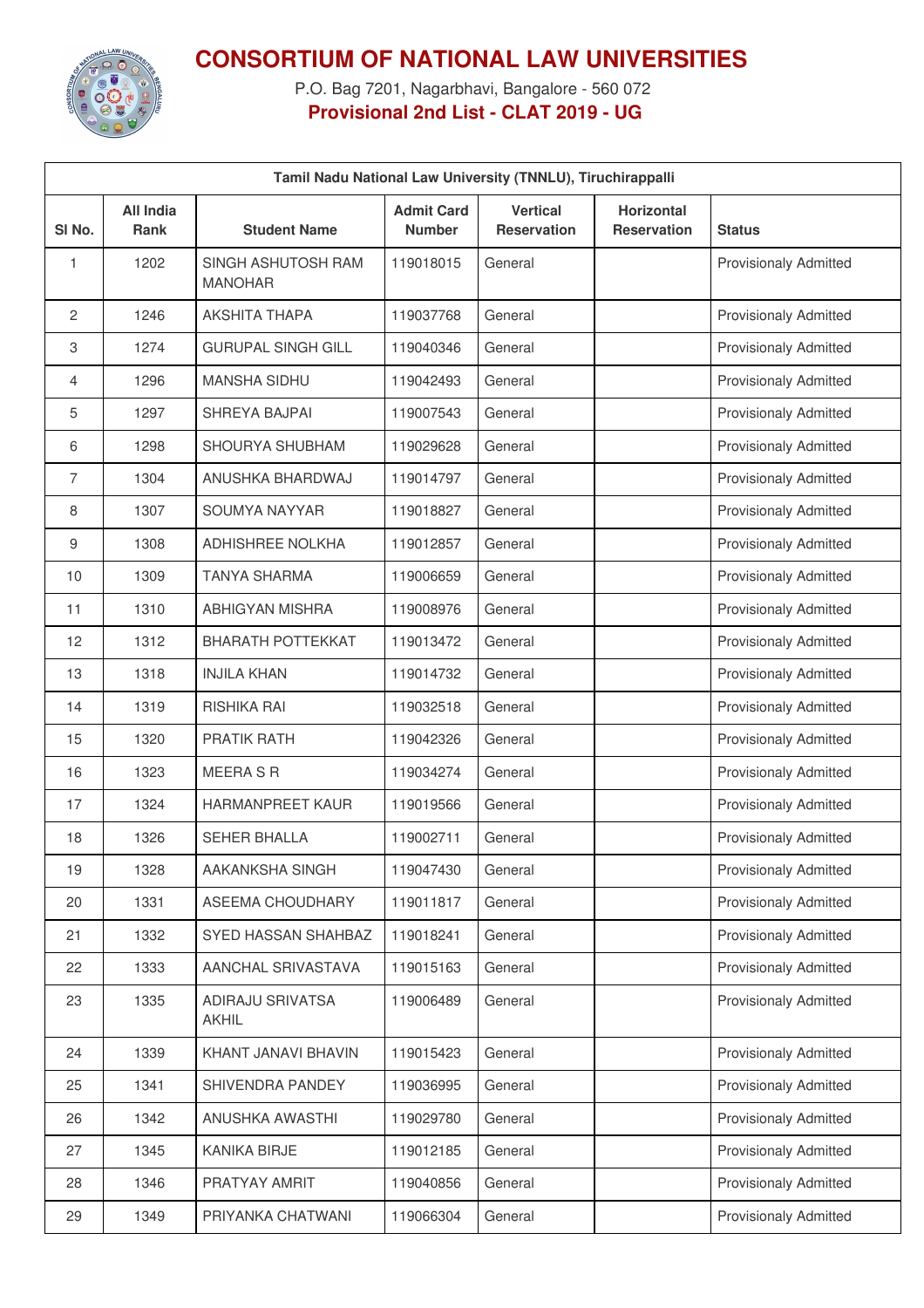|        | Tamil Nadu National Law University (TNNLU), Tiruchirappalli |                                                  |                                    |                                       |                                         |                              |  |  |
|--------|-------------------------------------------------------------|--------------------------------------------------|------------------------------------|---------------------------------------|-----------------------------------------|------------------------------|--|--|
| SI No. | <b>All India</b><br>Rank                                    | <b>Student Name</b>                              | <b>Admit Card</b><br><b>Number</b> | <b>Vertical</b><br><b>Reservation</b> | <b>Horizontal</b><br><b>Reservation</b> | <b>Status</b>                |  |  |
| 30     | 1351                                                        | NEELANSHI GUPTA                                  | 119021198                          | General                               |                                         | <b>Provisionaly Admitted</b> |  |  |
| 31     | 1352                                                        | <b>AMANDEEP MALIK</b>                            | 119009614                          | General                               |                                         | <b>Provisionaly Admitted</b> |  |  |
| 32     | 1353                                                        | NAMRATA GANDHI                                   | 119031305                          | General                               |                                         | <b>Provisionaly Admitted</b> |  |  |
| 33     | 1355                                                        | <b>MARIA TOM</b><br>KUNNUMPURAM                  | 119021821                          | General                               |                                         | <b>Provisionaly Admitted</b> |  |  |
| 34     | 1357                                                        | <b>REVATI</b><br>CHANDRASHEKHAR<br><b>SOHONI</b> | 119010426                          | General                               |                                         | Provisionaly Admitted        |  |  |
| 35     | 1358                                                        | <b>ABHINAV</b>                                   | 119014230                          | General                               |                                         | <b>Provisionaly Admitted</b> |  |  |
| 36     | 2219                                                        | <b>ANUSOWMIYA A</b>                              | 119005279                          | GC-TN                                 |                                         | <b>Provisionaly Admitted</b> |  |  |
| 37     | 2270                                                        | <b>S BHARGAV</b>                                 | 119025660                          | GC-TN                                 |                                         | <b>Provisionaly Admitted</b> |  |  |
| 38     | 2354                                                        | R.NIVEDITHA                                      | 119037143                          | GC-TN                                 |                                         | <b>Provisionaly Admitted</b> |  |  |
| 39     | 7972                                                        | DHARUN SANJEEV.G                                 | 119030270                          | <b>BCO-TN</b>                         |                                         | <b>Provisionaly Admitted</b> |  |  |
| 40     | 8246                                                        | <b>DINAKAR INFANT D</b>                          | 119018612                          | <b>BCO-TN</b>                         |                                         | <b>Provisionaly Admitted</b> |  |  |
| 41     | 8296                                                        | <b>SHUNMALAR M</b>                               | 119013766                          | <b>BCO-TN</b>                         |                                         | <b>Provisionaly Admitted</b> |  |  |
| 42     | 8602                                                        | S R VEENA SREE                                   | 119047714                          | <b>BCO-TN</b>                         |                                         | <b>Provisionaly Admitted</b> |  |  |
| 43     | 8619                                                        | <b>BALA MEENAKSHI S</b>                          | 119070149                          | <b>BCO-TN</b>                         |                                         | <b>Provisionaly Admitted</b> |  |  |
| 44     | 8760                                                        | <b>AMANDA IVAN</b>                               | 119000875                          | <b>BCO-TN</b>                         |                                         | Provisionaly Admitted        |  |  |
| 45     | 9284                                                        | NIVEDHITHA A                                     | 119053116                          | <b>BCO-TN</b>                         |                                         | <b>Provisionaly Admitted</b> |  |  |
| 46     | 9306                                                        | <b>SHOAIB FAZIL S</b>                            | 119007368                          | <b>BCM-TN</b>                         |                                         | <b>Provisionaly Admitted</b> |  |  |
| 47     | 10628                                                       | KARTIKEYA HADIA                                  | 119029960                          | SC                                    |                                         | <b>Provisionaly Admitted</b> |  |  |
| 48     | 11122                                                       | <b>SAMARTH</b>                                   | 119017596                          | <b>SC</b>                             |                                         | <b>Provisionaly Admitted</b> |  |  |
| 49     | 11320                                                       | KIRANBIR KAUR                                    | 119020211                          | SC                                    |                                         | Provisionaly Admitted        |  |  |
| 50     | 11328                                                       | <b>NETA RAM</b>                                  | 119066673                          | <b>SC</b>                             |                                         | <b>Provisionaly Admitted</b> |  |  |
| 51     | 11329                                                       | CHAITANYA ARYAN<br>AHLAWAT                       | 119020602                          | SC                                    |                                         | <b>Provisionaly Admitted</b> |  |  |
| 52     | 11423                                                       | FATHIMA ADHEEBA                                  | 119015543                          | <b>BCM-TN</b>                         |                                         | <b>Provisionaly Admitted</b> |  |  |
| 53     | 11507                                                       | <b>ASWINS</b>                                    | 119018276                          | MBC-TN                                |                                         | <b>Provisionaly Admitted</b> |  |  |
| 54     | 11546                                                       | RITUPARNA PATRA                                  | 119006457                          | SC                                    |                                         | <b>Provisionaly Admitted</b> |  |  |
| 55     | 11554                                                       | SHEFALI CHANDELLA                                | 119031106                          | SC                                    |                                         | <b>Provisionaly Admitted</b> |  |  |
| 56     | 11609                                                       | <b>BHAGYASHRI</b><br>KABIRPANTHI                 | 119027306                          | SC                                    |                                         | <b>Provisionaly Admitted</b> |  |  |
| 57     | 11626                                                       | RAJDEEP SINHA                                    | 119065587                          | SC                                    |                                         | Provisionaly Admitted        |  |  |
| 58     | 12245                                                       | V JAYAVARSHNI                                    | 119008125                          | MBC-TN                                |                                         | Provisionaly Admitted        |  |  |
| 59     | 13108                                                       | <b>GAYATHRI.S</b>                                | 119028175                          | MBC-TN                                |                                         | Provisionaly Admitted        |  |  |
| 60     | 13177                                                       | <b>VALAN A</b>                                   | 119012169                          | MBC-TN                                |                                         | Provisionaly Admitted        |  |  |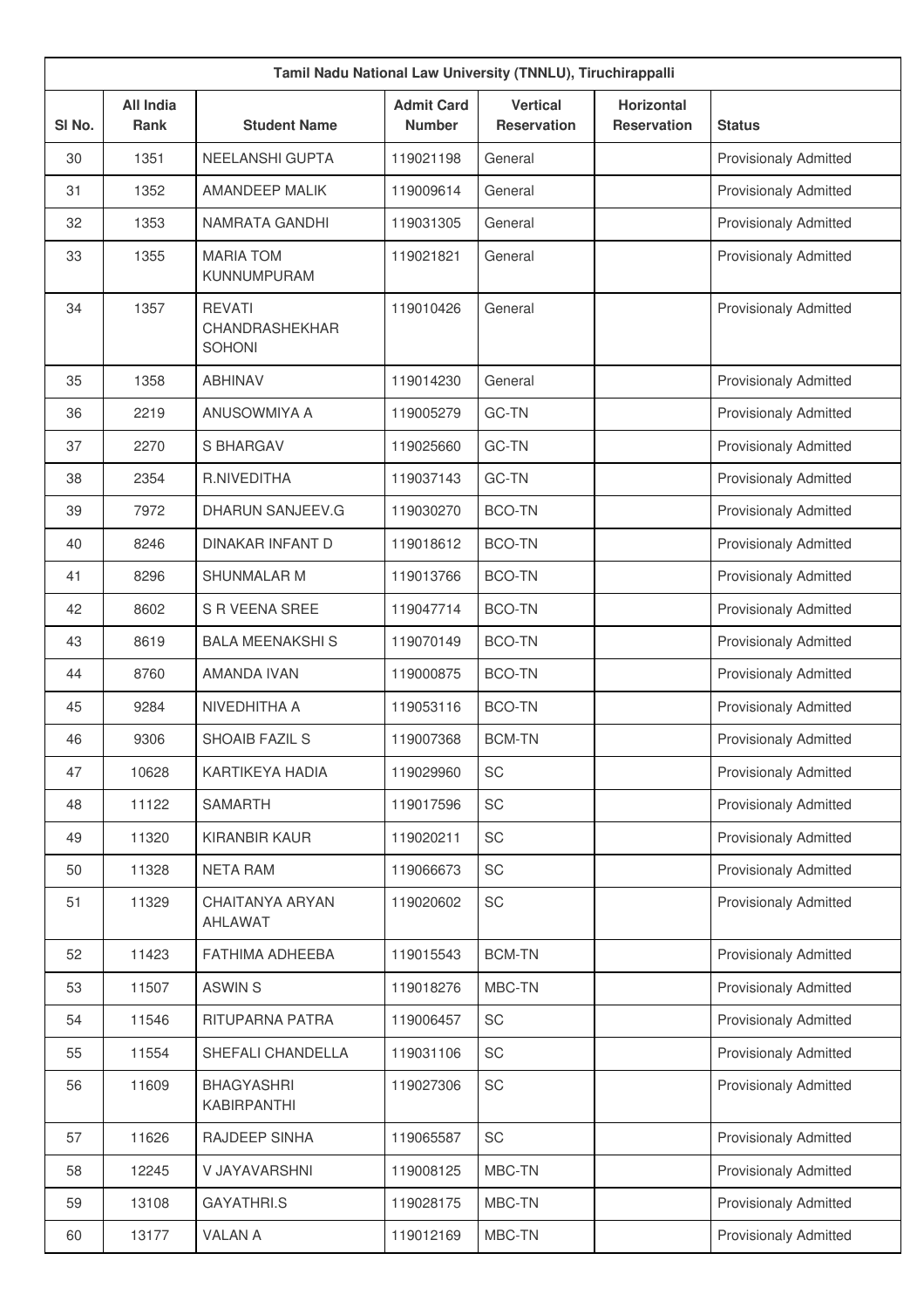|                   | Tamil Nadu National Law University (TNNLU), Tiruchirappalli |                         |                                    |                                       |                                         |                              |  |  |
|-------------------|-------------------------------------------------------------|-------------------------|------------------------------------|---------------------------------------|-----------------------------------------|------------------------------|--|--|
| SI <sub>No.</sub> | All India<br><b>Rank</b>                                    | <b>Student Name</b>     | <b>Admit Card</b><br><b>Number</b> | <b>Vertical</b><br><b>Reservation</b> | <b>Horizontal</b><br><b>Reservation</b> | <b>Status</b>                |  |  |
| 61                | 15440                                                       | S VISMITHA              | 119037357                          | MBC-TN                                |                                         | <b>Provisionaly Admitted</b> |  |  |
| 62                | 15565                                                       | <b>MONICA K</b>         | 119052311                          | MBC-TN                                |                                         | <b>Provisionaly Admitted</b> |  |  |
| 63                | 18497                                                       | <b>BHAVYANSHU GAMIT</b> | 119051664                          | <b>ST</b>                             |                                         | <b>Provisionaly Admitted</b> |  |  |
| 64                | 18915                                                       | ADITYA PRATAP SINGH     | 119028525                          | <b>ST</b>                             |                                         | <b>Provisionaly Admitted</b> |  |  |
| 65                | 26810                                                       | <b>VASANTH S</b>        | 119040630                          | SCO-TN                                |                                         | <b>Provisionaly Admitted</b> |  |  |
| 66                | 26900                                                       | <b>DHANUSH R</b>        | 119054638                          | SCO-TN                                |                                         | <b>Provisionaly Admitted</b> |  |  |
| 67                | 28199                                                       | <b>JANANIK C</b>        | 119016279                          | SCO-TN                                |                                         | <b>Provisionaly Admitted</b> |  |  |
| 68                | 38159                                                       | PRAHLADH.S.P            | 119046448                          | General                               | PWD <sup>*</sup>                        | <b>Provisionaly Admitted</b> |  |  |
| 69                | 51111                                                       | <b>APPARNAK</b>         | 119064614                          | BCO-TN                                | PWD-TN*                                 | <b>Provisionaly Admitted</b> |  |  |
| 70                | 56152                                                       | <b>SETHURAMAN S</b>     | 119067561                          | <b>GC-TN</b>                          | PWD-TN*                                 | <b>Provisionaly Admitted</b> |  |  |

**Note: 1 seat will be allotted later**

## **Status of provisionally admitted students in the first list - UG**

| Tamil Nadu National Law University (TNNLU), Tiruchirappalli |                                 |                        |                                    |                                       |                                         |                    |  |
|-------------------------------------------------------------|---------------------------------|------------------------|------------------------------------|---------------------------------------|-----------------------------------------|--------------------|--|
| SI <sub>No.</sub>                                           | <b>All India</b><br><b>Rank</b> | <b>Student Name</b>    | <b>Admit Card</b><br><b>Number</b> | <b>Vertical</b><br><b>Reservation</b> | <b>Horizontal</b><br><b>Reservation</b> | <b>Status</b>      |  |
| 1                                                           | 436                             | SOUNDARYA RAJAGOPAL    | 119023246                          | General                               |                                         | Vacant             |  |
| 2                                                           | 904                             | <b>SMITHA KHANDIGE</b> | 119009822                          | General                               |                                         | Vacant             |  |
| 3                                                           | 915                             | PARTH AGRAWAL          | 119013546                          | General                               |                                         | Vacant             |  |
| 4                                                           | 983                             | A. HAMSADHWANI         | 119041387                          | General                               |                                         | Sought Upgradation |  |
| 5                                                           | 1005                            | <b>ARUSHI</b>          | 119016255                          | General                               |                                         | Vacant             |  |
| 6                                                           | 1088                            | SADIYA AFREEN          | 119007413                          | General                               |                                         | Vacant             |  |
| 7                                                           | 1089                            | A S HANANYA            | 119040485                          | General                               |                                         | Sought Upgradation |  |
| 8                                                           | 1099                            | YASH GUPTA             | 119006689                          | General                               |                                         | Vacant             |  |
| 9                                                           | 1100                            | SAMIKSHA SHRIVASTAVA   | 119027676                          | General                               |                                         | Vacant             |  |
| 10                                                          | 1108                            | <b>YAKSH</b>           | 119041452                          | General                               |                                         | Vacant             |  |
| 11                                                          | 1111                            | RISHI RAJ MUKHERJEE    | 119007537                          | General                               |                                         | Sought Upgradation |  |
| 12                                                          | 1112                            | <b>MANSI MISHRA</b>    | 119020552                          | General                               |                                         | Vacant             |  |
| 13                                                          | 1113                            | <b>SWETA SATPATHY</b>  | 119023131                          | General                               |                                         | Vacant             |  |
| 14                                                          | 1115                            | ASISH ANSUMAN MISHRA   | 119042309                          | General                               |                                         | Vacant             |  |
| 15                                                          | 1116                            | MEHULA LIZA PALLATHU   | 119007043                          | General                               |                                         | Vacant             |  |
| 16                                                          | 1117                            | <b>KUNAL CHUGH</b>     | 119014115                          | General                               |                                         | Vacant             |  |
| 17                                                          | 1121                            | <b>KAVISHA GUPTA</b>   | 119022786                          | General                               |                                         | Vacant             |  |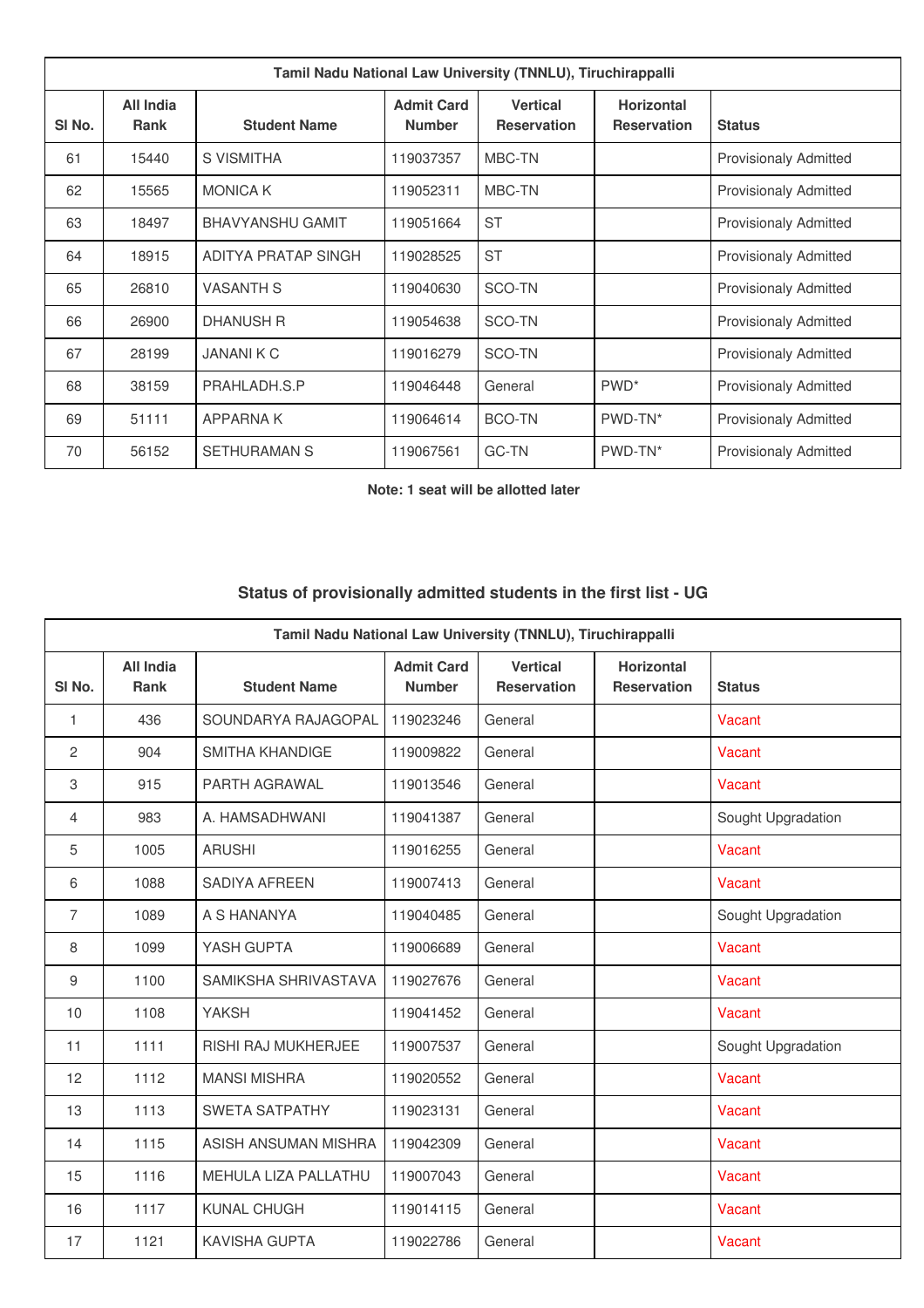| SI <sub>No.</sub> | <b>All India</b><br><b>Rank</b> | <b>Student Name</b>                 | <b>Admit Card</b><br><b>Number</b> | <b>Vertical</b><br><b>Reservation</b> | Horizontal<br><b>Reservation</b> | <b>Status</b>                |
|-------------------|---------------------------------|-------------------------------------|------------------------------------|---------------------------------------|----------------------------------|------------------------------|
| 18                | 1124                            | <b>RINJAL BINNY</b>                 | 119015780                          | General                               |                                  | Vacant                       |
| 19                | 1125                            | THAKUR RUDRA PRATAP<br><b>SINGH</b> | 119061562                          | General                               |                                  | Vacant                       |
| 20                | 1126                            | <b>SUNITA</b>                       | 119041420                          | General                               |                                  | Vacant                       |
| 21                | 1129                            | <b>ANURAG DIXIT</b>                 | 119065249                          | General                               |                                  | Sought Upgradation           |
| 22                | 1130                            | <b>ADVAIT RAGHUNATH</b>             | 119037849                          | General                               |                                  | Vacant                       |
| 23                | 1134                            | YASHVI KAMPANI                      | 119013401                          | General                               |                                  | Vacant                       |
| 24                | 1135                            | <b>TANYA VASHISTHA</b>              | 119031175                          | General                               |                                  | Vacant                       |
| 25                | 1140                            | ANUPARNA CHATTERJEE                 | 119020454                          | General                               |                                  | Vacant                       |
| 26                | 1143                            | PRARTHANA<br>BALASUBRAMANIAN        | 119032230                          | General                               |                                  | Vacant                       |
| 27                | 1148                            | <b>MIHIR DAWAR</b>                  | 119052025                          | General                               |                                  | Vacant                       |
| 28                | 1149                            | <b>MAYANK GREWAL</b>                | 119032181                          | General                               |                                  | Vacant                       |
| 29                | 1150                            | SHREY GOYAL                         | 119069493                          | General                               |                                  | Vacant                       |
| 30                | 1153                            | <b>AKRITI SHARMA</b>                | 119021449                          | General                               |                                  | Vacant                       |
| 31                | 1156                            | MILAN ANTONY JOSE                   | 119008025                          | General                               |                                  | Sought Upgradation           |
| 32                | 1160                            | <b>ARUSHI TIWARI</b>                | 119021739                          | General                               |                                  | Vacant                       |
| 33                | 1161                            | RITVIK CHOUHAN                      | 119034952                          | General                               |                                  | Vacant                       |
| 34                | 1164                            | <b>DIPTI THARWANI</b>               | 119021883                          | General                               |                                  | Vacant                       |
| 35                | 1169                            | PRAKHARDEEP JAIN                    | 119035745                          | General                               |                                  | Vacant                       |
| 36                | 1172                            | SHIVANGI BANERJEE                   | 119022991                          | General                               |                                  | Vacant                       |
| 37                | 1176                            | AISHWARY SINGH                      | 119038892                          | General                               |                                  | Vacant                       |
| 38                | 1177                            | KIRAN CHOUDHARY R                   | 119032673                          | General                               |                                  | Vacant                       |
| 39                | 1178                            | PRISHNY AGGARWAL                    | 119031186                          | General                               |                                  | Vacant                       |
| 40                | 1183                            | MUSKAAN JAIN                        | 119016241                          | General                               |                                  | Vacant                       |
| 41                | 1186                            | RISHITA KHANDELWAL                  | 119001313                          | General                               |                                  | Vacant                       |
| 42                | 1242                            | ANANDA VARSHINI I G                 | 119001528                          | GC-TN                                 |                                  | Vacant                       |
| 43                | 1293                            | <b>AKSHITA IYER</b>                 | 119032927                          | GC-TN                                 |                                  | Sought Upgradation           |
| 44                | 1305                            | ANANYA SONI                         | 119020160                          | GC-TN                                 |                                  | Sought Upgradation           |
| 45                | 1499                            | N S ADITI                           | 119018310                          | GC-TN                                 |                                  | Sought Upgradation           |
| 46                | 1648                            | SHAANTAANU NAIR                     | 119016018                          | GC-TN                                 |                                  | Sought Upgradation           |
| 47                | 1727                            | H P PRANESH                         | 119018345                          | GC-TN                                 |                                  | Sought Upgradation           |
| 48                | 1765                            | <b>ADITHI MAHESH</b>                | 119007660                          | GC-TN                                 |                                  | Vacant                       |
| 49                | 1766                            | SRINIDHI R                          | 119034656                          | GC-TN                                 |                                  | <b>Provisionaly Admitted</b> |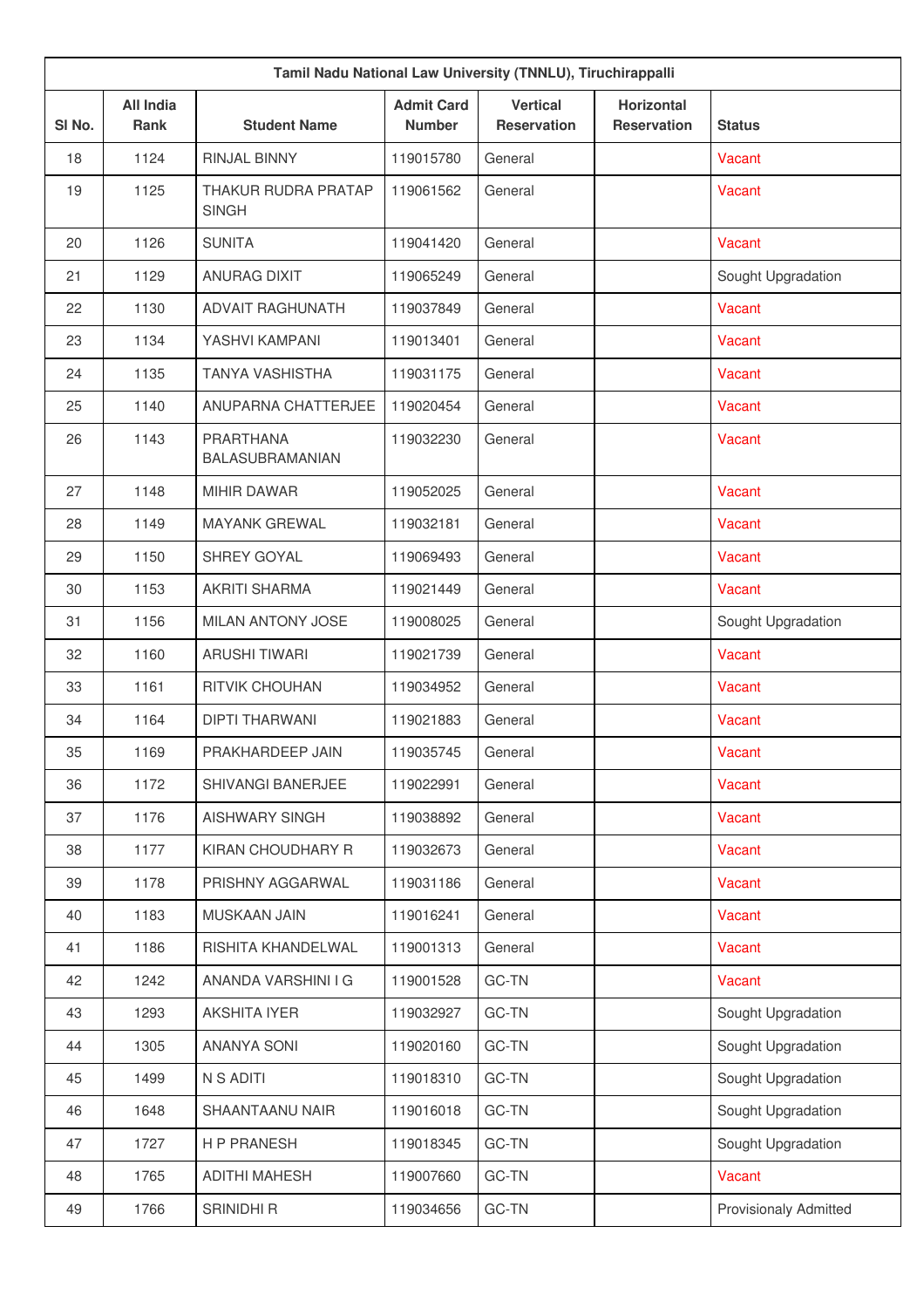|        | Tamil Nadu National Law University (TNNLU), Tiruchirappalli |                                            |                                    |                                       |                                         |                              |  |  |  |
|--------|-------------------------------------------------------------|--------------------------------------------|------------------------------------|---------------------------------------|-----------------------------------------|------------------------------|--|--|--|
| SI No. | <b>All India</b><br><b>Rank</b>                             | <b>Student Name</b>                        | <b>Admit Card</b><br><b>Number</b> | <b>Vertical</b><br><b>Reservation</b> | <b>Horizontal</b><br><b>Reservation</b> | <b>Status</b>                |  |  |  |
| 50     | 1856                                                        | <b>SHREYAS</b><br>SANGAMESWARAN            | 119011565                          | <b>GC-TN</b>                          |                                         | Vacant                       |  |  |  |
| 51     | 1878                                                        | <b>KAMESHWARI V</b><br><b>BHARATALA</b>    | 119018182                          | <b>GC-TN</b>                          |                                         | Sought Upgradation           |  |  |  |
| 52     | 1940                                                        | ARVIND.S.U.MENON                           | 119017640                          | GC-TN                                 |                                         | <b>Provisionaly Admitted</b> |  |  |  |
| 53     | 2000                                                        | S HASTHISHA DESIKAN                        | 119017700                          | GC-TN                                 |                                         | <b>Provisionaly Admitted</b> |  |  |  |
| 54     | 2002                                                        | <b>MEGHAA G</b>                            | 119031420                          | GC-TN                                 |                                         | Sought Upgradation           |  |  |  |
| 55     | 2075                                                        | <b>RICHARD SHANE</b><br><b>HAMMISH E</b>   | 119034422                          | <b>GC-TN</b>                          |                                         | <b>Provisionaly Admitted</b> |  |  |  |
| 56     | 2142                                                        | <b>GAURAV LALWANI</b>                      | 119006384                          | GC-TN                                 |                                         | Vacant                       |  |  |  |
| 57     | 2192                                                        | P. SURABI                                  | 119046263                          | <b>BCO-TN</b>                         |                                         | Vacant                       |  |  |  |
| 58     | 2223                                                        | A AASHIK KAREEM                            | 119003876                          | <b>BCM-TN</b>                         |                                         | Sought Upgradation           |  |  |  |
| 59     | 2330                                                        | <b>VARUN KARTHICK K</b>                    | 119004247                          | <b>BCO-TN</b>                         |                                         | <b>Provisionaly Admitted</b> |  |  |  |
| 60     | 2338                                                        | S HARIPRASAD                               | 119026680                          | MBC-TN                                |                                         | Vacant                       |  |  |  |
| 61     | 3538                                                        | HITHESH R S                                | 119043062                          | <b>BCO-TN</b>                         |                                         | Vacant                       |  |  |  |
| 62     | 3691                                                        | KAUSHALYA JS                               | 119018908                          | <b>BCO-TN</b>                         |                                         | <b>Provisionaly Admitted</b> |  |  |  |
| 63     | 3719                                                        | <b>THARUN RAJ</b>                          | 119037902                          | MBC-TN                                |                                         | <b>Provisionaly Admitted</b> |  |  |  |
| 64     | 3959                                                        | SRINIDHI .S                                | 119068056                          | <b>BCO-TN</b>                         |                                         | Sought Upgradation           |  |  |  |
| 65     | 3975                                                        | MEENA PRIYADARSNEE K                       | 119016005                          | <b>BCO-TN</b>                         |                                         | Vacant                       |  |  |  |
| 66     | 4196                                                        | <b>APARAJIT VIKRAM</b>                     | 119012741                          | <b>BCO-TN</b>                         |                                         | Sought Upgradation           |  |  |  |
| 67     | 4535                                                        | POOJA SHREE A                              | 119061695                          | <b>BCO-TN</b>                         |                                         | Vacant                       |  |  |  |
| 68     | 4664                                                        | <b>TRISHA G</b>                            | 119009769                          | MBC-TN                                |                                         | Vacant                       |  |  |  |
| 69     | 5170                                                        | S MADHU ASWANTH                            | 119045735                          | MBC-TN                                |                                         | Provisionaly Admitted        |  |  |  |
| 70     | 5182                                                        | R. SRIRANJANI                              | 119002262                          | <b>BCO-TN</b>                         |                                         | Provisionaly Admitted        |  |  |  |
| 71     | 5246                                                        | SIMRAN G BHERWANI                          | 119000555                          | <b>BCO-TN</b>                         |                                         | Sought Upgradation           |  |  |  |
| 72     | 5627                                                        | SAMRUTHI.A.K                               | 119016210                          | <b>BCO-TN</b>                         |                                         | Vacant                       |  |  |  |
| 73     | 5681                                                        | KEERTHANA.B                                | 119025343                          | SC                                    |                                         | Vacant                       |  |  |  |
| 74     | 6005                                                        | <b>NEHA GAUTHAMI</b><br><b>GOVINDARAJA</b> | 119005414                          | <b>BCO-TN</b>                         |                                         | <b>Provisionaly Admitted</b> |  |  |  |
| 75     | 6501                                                        | <b>NANDITA V</b>                           | 119018577                          | <b>BCO-TN</b>                         |                                         | Provisionaly Admitted        |  |  |  |
| 76     | 6533                                                        | SUDEKSHANA V                               | 119028470                          | BCO-TN                                |                                         | Vacant                       |  |  |  |
| 77     | 6828                                                        | <b>KAVI PRIYA K</b>                        | 119009377                          | MBC-TN                                |                                         | Provisionaly Admitted        |  |  |  |
| 78     | 6868                                                        | ABDUS SALAM                                | 119023238                          | <b>BCM-TN</b>                         |                                         | Vacant                       |  |  |  |
| 79     | 7294                                                        | PASCAL SASIL R                             | 119042238                          | MBC-TN                                |                                         | Vacant                       |  |  |  |
| 80     | 7878                                                        | V SUDARSAN SARATHY                         | 119065983                          | BCO-TN                                |                                         | Vacant                       |  |  |  |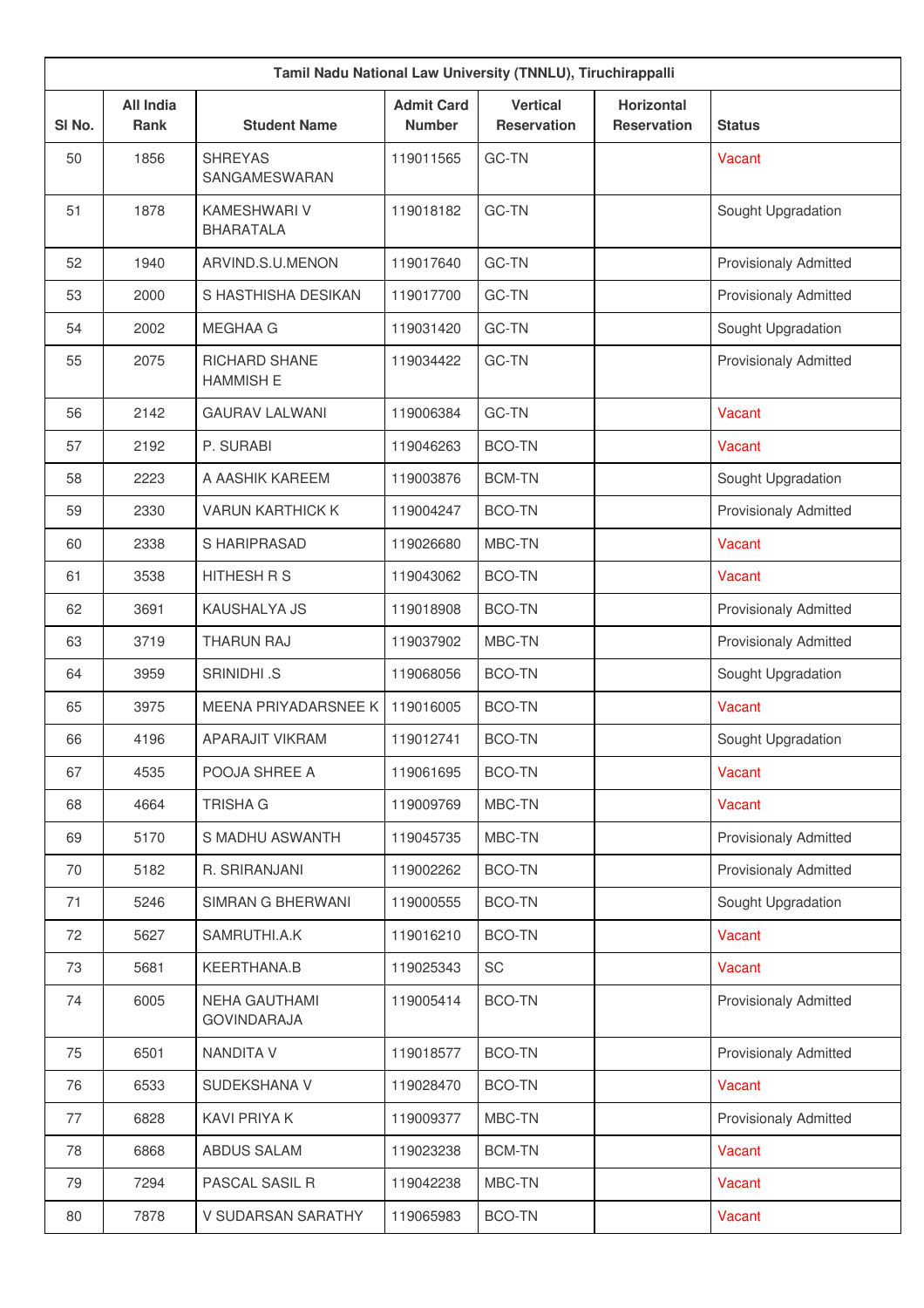| Tamil Nadu National Law University (TNNLU), Tiruchirappalli |                                 |                                        |                                    |                                       |                                         |                              |  |  |
|-------------------------------------------------------------|---------------------------------|----------------------------------------|------------------------------------|---------------------------------------|-----------------------------------------|------------------------------|--|--|
| SI No.                                                      | <b>All India</b><br><b>Rank</b> | <b>Student Name</b>                    | <b>Admit Card</b><br><b>Number</b> | <b>Vertical</b><br><b>Reservation</b> | <b>Horizontal</b><br><b>Reservation</b> | <b>Status</b>                |  |  |
| 81                                                          | 7999                            | SUSHITHA RAVISANKAR                    | 119022935                          | MBC-TN                                |                                         | <b>Provisionaly Admitted</b> |  |  |
| 82                                                          | 8212                            | <b>KIRAN KUMAR</b>                     | 119016107                          | MBC-TN                                |                                         | <b>Provisionaly Admitted</b> |  |  |
| 83                                                          | 8314                            | SAKTHI SAHANA N                        | 119068247                          | MBC-TN                                |                                         | Vacant                       |  |  |
| 84                                                          | 9561                            | <b>SIMRAN MOMITA</b><br><b>KASHYAP</b> | 119004144                          | SC                                    |                                         | Vacant                       |  |  |
| 85                                                          | 9582                            | RISHABH R. SUNDAR                      | 119000445                          | MBC-TN                                |                                         | Vacant                       |  |  |
| 86                                                          | 9592                            | <b>BIPASHA SARKAR</b>                  | 119003285                          | SC                                    |                                         | Vacant                       |  |  |
| 87                                                          | 9595                            | M.S.SUDHIKSHA                          | 119024791                          | MBC-TN                                |                                         | Vacant                       |  |  |
| 88                                                          | 9718                            | NEELAM CHARANI                         | 119051891                          | SC                                    |                                         | Vacant                       |  |  |
| 89                                                          | 10234                           | <b>SAYAN DAS</b>                       | 119008571                          | SC                                    |                                         | Vacant                       |  |  |
| 90                                                          | 10310                           | <b>KUNAL GAHLOT</b>                    | 119021131                          | SC                                    |                                         | Vacant                       |  |  |
| 91                                                          | 10339                           | <b>VINAY SHAKYAWAR</b>                 | 119011575                          | SC                                    |                                         | Vacant                       |  |  |
| 92                                                          | 10347                           | SAKSHITH B N                           | 119007525                          | SC                                    |                                         | Vacant                       |  |  |
| 93                                                          | 10397                           | ANKITA CHOUDHARY                       | 119002255                          | SC                                    |                                         | Vacant                       |  |  |
| 94                                                          | 13383                           | KEFIRA LEILANI VAZ<br><b>NONGPLUH</b>  | 119039981                          | <b>ST</b>                             |                                         | Vacant                       |  |  |
| 95                                                          | 14222                           | <b>OTAK TAPOK</b>                      | 119012521                          | <b>ST</b>                             |                                         | Sought Upgradation           |  |  |
| 96                                                          | 16406                           | DIPANSHU CHAUHAN                       | 119007316                          | <b>ST</b>                             |                                         | Vacant                       |  |  |
| 97                                                          | 16628                           | V AKASH                                | 119009833                          | SCO-TN                                |                                         | <b>Provisionaly Admitted</b> |  |  |
| 98                                                          | 16827                           | <b>DRISHTI MEENA</b>                   | 119012164                          | <b>ST</b>                             |                                         | Sought Upgradation           |  |  |
| 99                                                          | 19187                           | MANAS UPADHYAY                         | 119072847                          | General                               | PWD <sup>*</sup>                        | Sought Upgradation           |  |  |
| 100                                                         | 20416                           | K RUCHIRA                              | 119065429                          | SCO-TN                                |                                         | Vacant                       |  |  |
| 101                                                         | 20515                           | SREE POOJAA R                          | 119055164                          | ST-TN                                 |                                         | Provisionaly Admitted        |  |  |
| 102                                                         | 21729                           | SAI VIMALANANTHI J                     | 119073657                          | SCO-TN                                |                                         | Sought Upgradation           |  |  |
| 103                                                         | 22507                           | <b>JANANI M</b>                        | 119047392                          | SCO-TN                                |                                         | Vacant                       |  |  |
| 104                                                         | 22510                           | M.INDHIRA PRABHAKAR<br><b>RAJAN</b>    | 119044674                          | SCO-TN                                |                                         | <b>Provisionaly Admitted</b> |  |  |
| 105                                                         | 22791                           | SUBHA SHREE M                          | 119002800                          | SCO-TN                                |                                         | Provisionaly Admitted        |  |  |
| 106                                                         | 23030                           | <b>NIVEDHA</b><br>PRIYADHARSHINI S     | 119000652                          | SCO-TN                                |                                         | <b>Provisionaly Admitted</b> |  |  |
| 107                                                         | 25396                           | DEEPIKA M                              | 119073967                          | SCO-TN                                |                                         | Vacant                       |  |  |
| 108                                                         | 25483                           | VANSHIKA VASUNDHRE<br><b>SINGH</b>     | 119059282                          | General                               | PWD <sup>*</sup>                        | Vacant                       |  |  |
| 109                                                         | 28222                           | ADITYAVARDHAN SINGH<br>SHEKHAWAT       | 119019744                          | General                               | PWD <sup>*</sup>                        | Vacant                       |  |  |
| 110                                                         | 37912                           | <b>B SUBHITCHA</b>                     | 119062603                          | SCA-TN                                |                                         | <b>Provisionaly Admitted</b> |  |  |